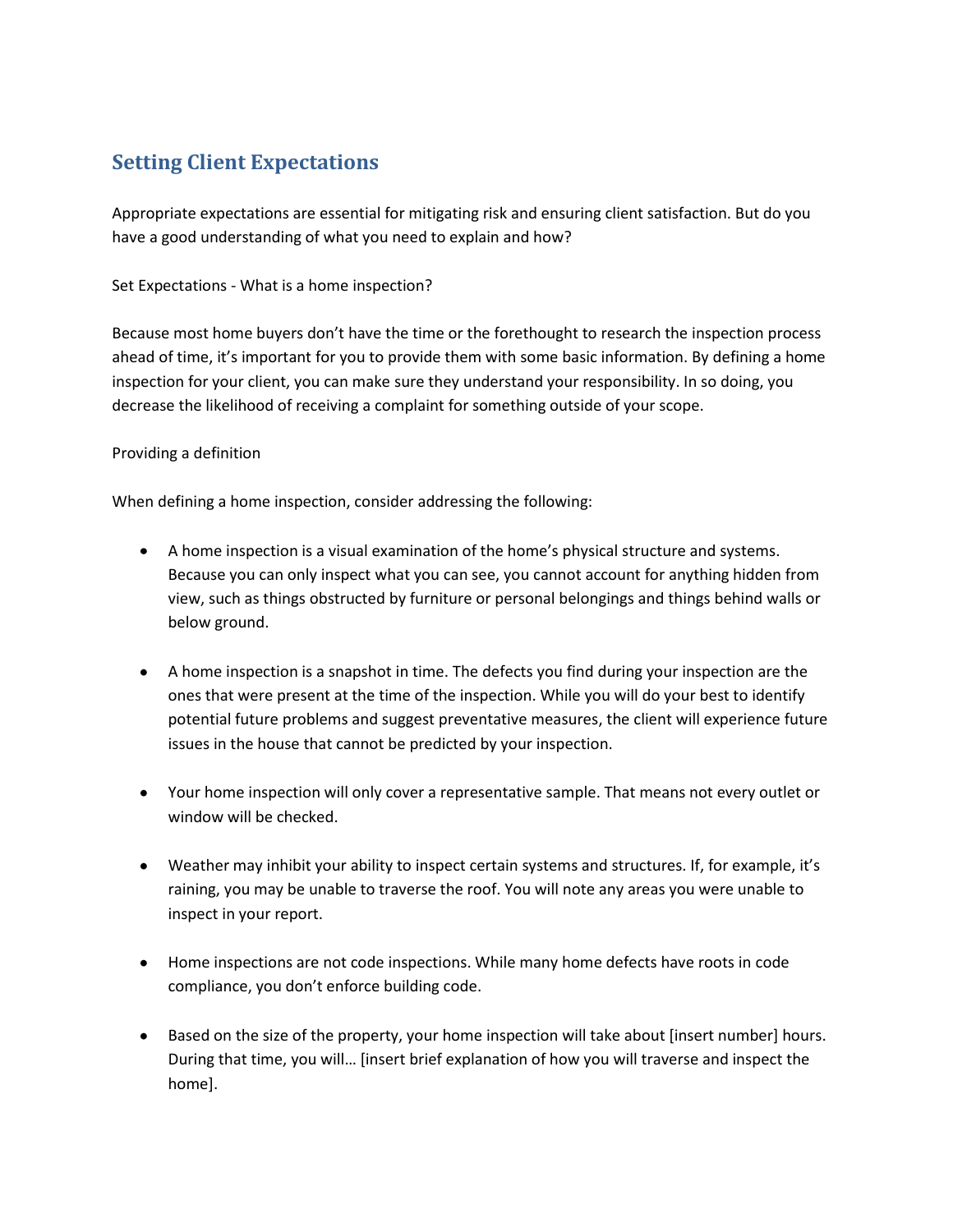Being their primary source for their inspection expectations ensures that your clients understand your services. Thus, they're less likely to rely on information from contractors or real estate professionals that may operate under different standards and may not have full understanding of the Standards of Practice (SOP) that govern home inspections in North Carolina.

Remember, in North Carolina our Standards of Practice are established by the licensing board and are set forth in the state statute. While you do not have to include a copy of the SOP you should reference it in your pre-inspection agreement and again in your report. Providing a hyper-link to the SOP if possible is also recommended.

# What can I add to the standard inspection?

Most home buyers assume that standard home inspection includes everything and additional services, like pest or pool and spa are part of the standard home inspection. Thus, it is important to explain and offer add-on services when scheduling the inspection rather than waiting for the inspection to take place. By offering such an explanation, you can assert the limit to your liability, which can make you less likely for the client to be surprised to find out during the inspection or for complaints to arise after the inspection.

Giving them the option to accept or decline additional services is a great way to reinforce what is not included with a standard home inspection and shows that the client had the option to add or decline these services.

# Discussing add-ons

When discussing add-ons to a home inspection, consider addressing the following:

- While your home inspection will give clients a general idea of the home's condition, it is not technically exhaustive.
- There are certain types of services not included in a standard inspection but are available at an additional cost.
- You offer the following services: [list additional services for purchase]. Ask all your clients if they'd like to purchase such services before the inspection and before they sign your preinspection agreement.
- The following services are not included in a standard inspection and are not available at an additional cost: [list additional services that aren't available, if any].